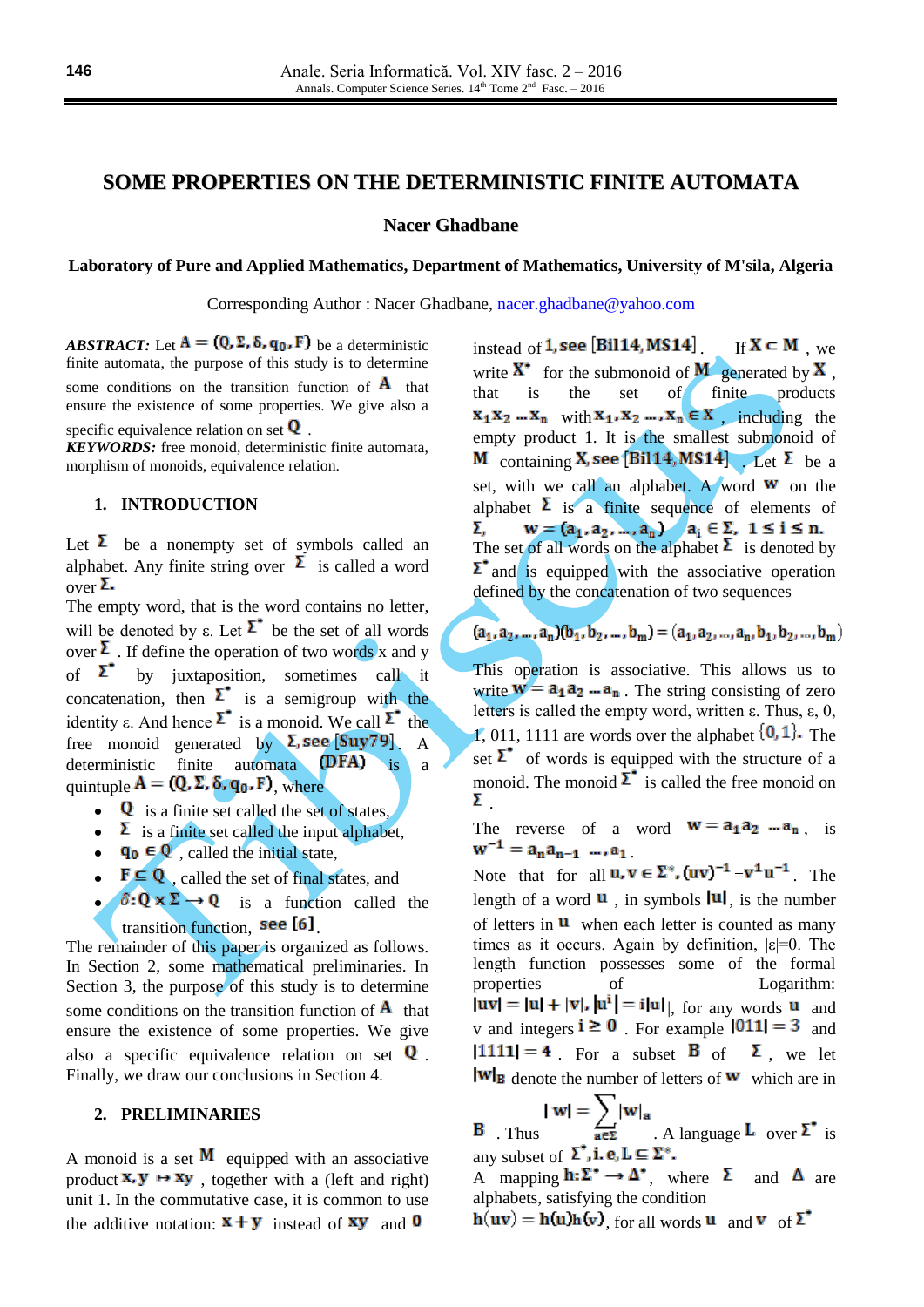is called a morphism, define a morphism  $\mathbf{h}$ , it suffices to list all the words  $h(a)$ , where a ranges over all the (finitely many) letters of  $\Sigma$ . If **M** is a monoid, then any mapping  $f: \Sigma \to M$  extends to a unique morphism  $\mathbf{f}: \Sigma^* \to M$  For instance, if M is the additive monoid  $\mathbb{N}$ , and **f** is defined by  $f(a) = 1$  for each  $a \in \Sigma$ , then  $\hat{f}(u)$  is the length  $|{\bf u}|$  of the word  ${\bf u}$ .

A binary relation on  $\Sigma^*$  is a subset  $R \subseteq \Sigma^* \times \Sigma^*$ . If  $(x, y) \in R$ , we say that  $x$  is related to **y** by **R**, denoted  $xRy$  A binary relation **R** on a set  $\Sigma$  is said to be

- Reflexive if  $xRx$  for all  $x$  in  $\Sigma^*$ :
- Symmetric if  $xRy$  implies  $yRx$ ;
- Transitive if  $xRy$  and  $yRz$  imply  $xRz$ .

The relation  $\bf{R}$  is called an equivalence relation if it is reflexive, symmetric, and transitive. And in this case, if  $xRy$ , we say that  $x$  and  $y$  are equivalent. The set of all equivalence classes is denoted by  $\sum_{k=1}^{\infty} I_{\text{R}}$ Σ. and is called the quotient of  $mod$  R, see [Mar05]

A deterministic finite automata  $(DFA)$  is a quintuple  $A = (Q, \Sigma, \delta, q_0, F)$ , where

- $\bullet$  **Q** is a finite set called the set of states,
- $\bullet$   $\overline{\mathbf{\Sigma}}$  is a finite set called the input alphabet,
- $\mathbf{q}_0 \in \mathbf{Q}$ , called the initial state,
- $\bullet \quad \mathbf{F} \subseteq \mathbf{Q}$ , called the set of final states, and
- $\delta: Q \times \Sigma \to Q$  is a function called the transition function.

The extended transition function  $\bar{\delta}: \mathbf{Q} \times \mathbf{\Sigma}^* \to \mathbf{Q}$  is defined recursively as follows: for all  $q \in Q$ ,  $w \in \Sigma^*$ and  $\mathbf{a} \in \Sigma$   $\delta(\mathbf{q}, \varepsilon) = \varepsilon$  and  $\delta(q, wa) = \delta(\delta(q, w), a)$ 

## **3. SOME PROPERTIES ON THE DETERMINISTIC FINITE AUTOMATA**

In this section we determine some conditions on the transition of a deterministic finite automata that ensure the existence of some properties.

#### **Proposition 3.1**

Let  $A = (Q, \Sigma, \delta, q_0, F)$  be a deterministic finite automata, we have,

1. For all  $\mathbf{q} \in \mathbf{Q}$ , the set Stab(q) = {w  $\in \Sigma^*$ :  $\delta(q, w) = q$ } is a submonoid of free monoid  $(\sum \cdots \varepsilon)$ .

- 2. For all  $\mathbf{q_1} \in \mathbf{Q}$ ,  $\mathbf{q_2} \in \mathbf{Q}$ ,  $\mathbf{w} \in \mathbf{\Sigma}^*$ , if  $\delta(\mathbf{q}_1, \mathbf{w}) = \mathbf{q}_2$  and  $\delta(\mathbf{q}_2, \mathbf{w}^{-1}) = \mathbf{q}_1$ then,
	- wStab $(q_2)w^{-1} \subseteq$ Stab $(q_1)$ .

•  $u \in$  Stab $(q_1) \Rightarrow w^{-1}uw \in$  Stab $(q_2)$ 

3. For all  $\mathbf{q} \in \mathbf{Q}$ , the relation  $\mathbf{R}_{\mathbf{q}}$  defined over  $\Sigma^*$  by  $\cdot$  uR<sub>a</sub>v  $\Leftrightarrow$  Stab(q)u = Stab(q)v

is an equivalence relation.

- $\mathbf{u} = \mathbf{u} \cdot \mathbf{R}_{\mathbf{u}} \mathbf{v} \Leftrightarrow \exists \mathbf{x}, \mathbf{y} \in \text{Stab}(\mathbf{q}) : \mathbf{u} = \mathbf{x} \mathbf{v} \text{ and } \mathbf{v} = \mathbf{y} \mathbf{u}.$
- 5. The mapping  $\psi: \sum_{\mathbf{R}_{\mathbf{q}}}^{\mathbf{r}} \to \mathbf{O}_{\mathbf{q}}$  $\overline{u} \mapsto \overline{\delta}(q, u)$  is well defined, where  $\mathbf{O}_{\mathbf{q}} = \begin{cases} \delta(\mathbf{q}, \mathbf{u}), \mathbf{u} \in \Sigma^{\bullet} \end{cases}$  and  $\overline{\mathbf{u}}$  the

equivalence class of  $\mathbf{u}$  with respect to  $\mathbf{R}_{\mathbf{q}}$ .

**Proof** 1. Let  $\mathbf{q} \in \mathbf{Q}$ , we have  $\varepsilon \in \text{Stab}(q)$  because . Furthermore if , i.e,

 $\delta(\mathbf{q}, \mathbf{u}) = \mathbf{q}$ and  $\delta(\mathbf{q}, \mathbf{v}) = \mathbf{q}$ , then  $\delta(\mathbf{q}, \mathbf{u}\mathbf{v}) = \tilde{\delta}(\tilde{\delta}(\mathbf{q}, \mathbf{u}), \mathbf{v}) = \tilde{\delta}(\mathbf{q}, \mathbf{v}) = \mathbf{q}$  then  $uv \in$  Stab(q), therefore Stab(q) is a submonoid of free monoid  $(\Sigma^{\bullet}, \cdot, \varepsilon)$ .

2. Let  $u \in wStab(q_2)w^{-1}$ , i.e, there exists  $x \in$  Stab(q<sub>2</sub>) such that  $u =$  wxw<sup>-1</sup>, we have

$$
\begin{aligned}\n\tilde{\delta}(q_1, u) &= \tilde{\delta}(q_1, wxw^{-1}) = \tilde{\delta}\left(\tilde{\delta}(q_1, w), xw^{-1}\right) = \tilde{\delta}(q_2, xw^{-1}) \\
&= \tilde{\delta}\left(\tilde{\delta}(q_2, x), w^{-1}\right) = \tilde{\delta}(q_2, w^{-1}) = q_1 \\
u \in \text{Stab}(q_1)\n\end{aligned}
$$

Let  $\mathbf{u} \in \text{Stab}(\mathbf{q}_1)$ , i.e.,  $\delta(\mathbf{q}_1, \mathbf{u}) = \mathbf{q}_1$ , we have,

 $\check{\delta}(q_2, w^{-1}uw) = \check{\delta}(\check{\delta}(q_2, w^{-1}), uw) = \check{\delta}(q_1, uw)$  $\delta(\delta(q_1, u), w) = \delta(q_1, w) = q_2$ <sub>then</sub>  $w^{-1}uw \in Stab(q_2)$ 

3. Let  $q \in Q$ , we have for all  $u \in \Sigma^*$ .  $Stab(q)u = Stab(q)u$  then  $R_q$  is reflexive.

The relation  $\mathbf{R}_{q}$  is symmetric because for all  $u, v \in \Sigma^*$ , we have ,  $Stab(q)u = Stab(q)v$ implies  $Stab(q)v = Stab(q)u$  Finally  $R_q$  is transitive because for all **u**, **v**,  $t \in \Sigma^*$  we have,

If 
$$
Stab(q)u = Stab(q)v
$$
 and  
\n
$$
Stab(q)v = Stab(q)t
$$
 then  
\n
$$
Stab(q)u = Stab(q)t
$$
 then

4. If  $uR_qv$ , then Stab(q)u = Stab(q)v, we have  $u \in$  Stab(q) $u$  because  $u = \epsilon u$  and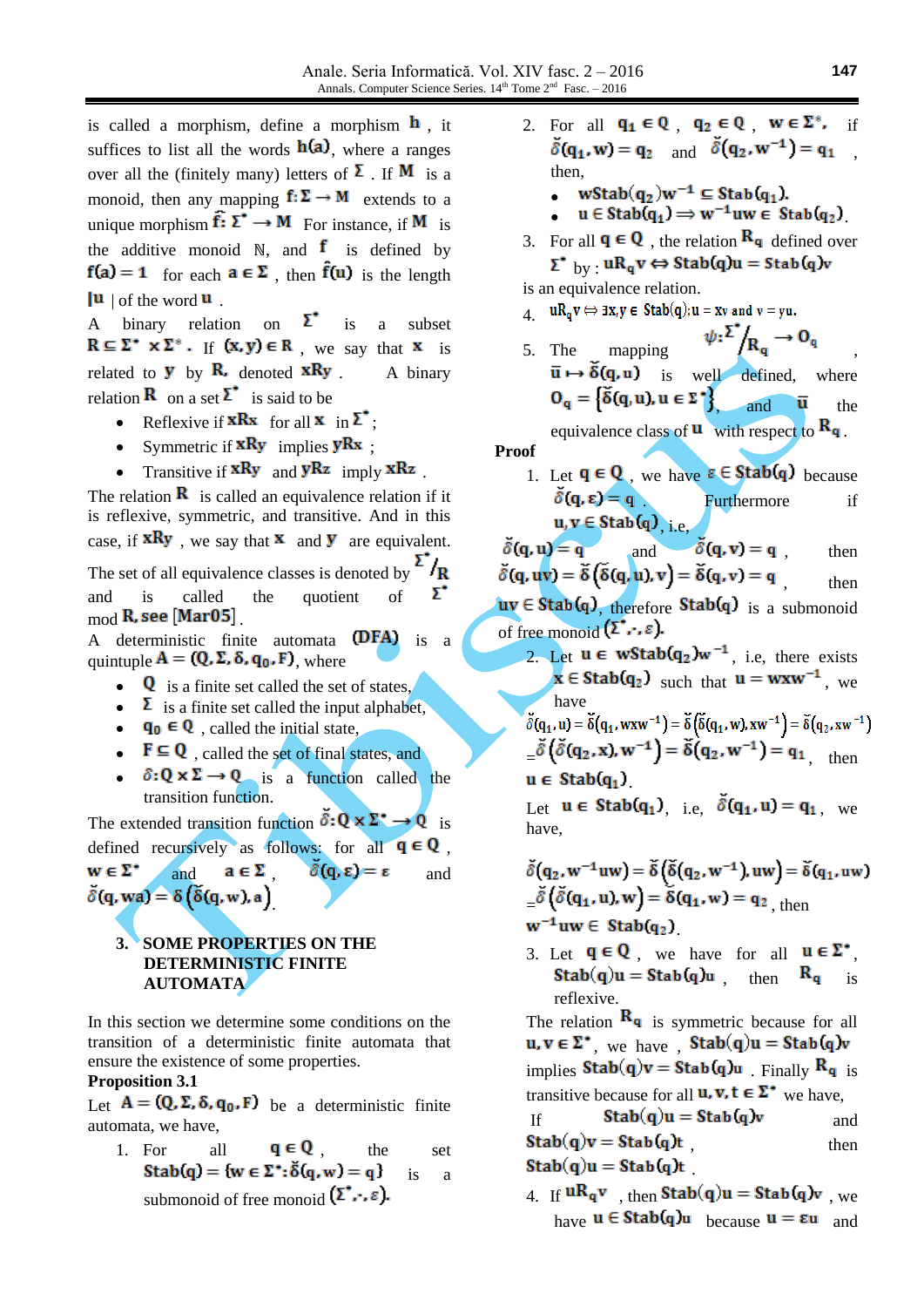$\varepsilon \in$ Stab $(q)$ since  $Stab(q)u = Stab(q)v$ , then there exists  $\mathbf{x} \in$  Stab(q) such that  $\mathbf{u} = \mathbf{x}\mathbf{v}$ . A similar argument show that there exists  $y \in$  Stab(q) such that  $v = yu$ . And there exists  $x, y \in$  Stab(q):  $u = xv$  and  $v = yu$  we show that  $Stab(q)u = Stab(q)v$ let  $w \in Stab(q)u$  then there exists  $\alpha \in$  Stab(q) such that  $w = \alpha u$ , since  $\mathbf{u} = \mathbf{x}\mathbf{v}$ , then  $w = \alpha(xv) = (\alpha x)v$  we have  $\alpha x \in$  Stable then  $w \in Stab(q)v$  finally  $Stab(q)u \subseteq Stab(q)v$ A similar argument shows that  $Stab(q)v \subseteq Stab(q)u$  Therefore  $Stab(q)u = Stab(q)v$ 5. It suffices we show that for all  $\overline{\mathbf{u}}, \overline{\mathbf{v}} \in \Sigma^* / \mathbf{R}_{\mathbf{u}} \cdot \overline{\mathbf{u}} = \overline{\mathbf{v}} \Longrightarrow \tilde{\delta}(\mathbf{q}, \mathbf{u}) = \tilde{\delta}(\mathbf{q}, \mathbf{v}).$ If  $\overline{\mathbf{u}} = \overline{\mathbf{v}}$ , then there exists<br>  $\mathbf{x}, \mathbf{y} \in \text{Stab}(\mathbf{q}): \mathbf{u} = \mathbf{x}\mathbf{v}$  and  $\mathbf{v} = \mathbf{y}\mathbf{u}$ , we , we have,  $\tilde{\delta}(q, u) = \tilde{\delta}(q, xv) = \tilde{\delta}(\tilde{\delta}(q, x), v) = \tilde{\delta}(q, v)$ **Example 3.2** Let  $A = (Q, \Sigma, \delta, q_0, F)$  be a deterministic finite automata, with  $Q = \{q_1, q_2, q_3, q_4\}$   $\Sigma = \{0,1\}$  $q_0 = q_1$ .  $F = [q_1]$  $\delta(q_1, 1) = q_2$ <br>  $\delta(q_1, 1) = q_2, \delta(q_2, 0) = q_3, \delta(q_3, 0) = q_4, \delta(q_4, 1) = q_1.$ We have  $Stab(q_1) = (1001)^{2}$   $Stab(q_2) = (0110)^{2}$ And<br>(10)  $Stab(q_3)(01) = (10) (0110)^*(01) \subseteq Stab(q_1).$ In following proposition, we define an equivalence relation on the set of states of a deterministic finite

### **Proposition 3.3**

automata.

Let  $A = (Q, \Sigma, \delta, q_0, F)$  be a deterministic finite automata, the relation  $\overline{R}$  on  $\overline{Q}$  defined by:  $q_1 R q_2 \Leftrightarrow \exists w \in \Sigma^*$ :  $\bar{\delta}$  ( $q_{1}$ )

 $w = q_2$  and  $\delta(q_2, w^{-1}) = q_1$ 

is an equivalence relation.

### **Proof**

• For each  $q_1 \in Q$ , there exists  $\varepsilon \in \Sigma^*$  such that  $\delta(q_1, \varepsilon) = q_1$ , then by definition of  $R$ ,  $q_1 R q_2$ , hence  $R$  is reflexive.

• If  $q_1 R q_2$ , then there exists  $w \in \Sigma^*$ :  $\tilde{\delta}(q_1)$ , w) =  $q_2$  and  $\delta(q_2, w^{-1}) = q_1$ , then  $\check{\delta}(q_2, w^{-1}) = q_1$ 

and  $\delta(q_1, w) = q_2 = \delta(q_1, (w^{-1})^{-1}) = q_2$ . By definition of  $\overline{R}$ ,  $q_2 R q_1$ . Thus  $\overline{R}$  is symmetric.

• If  $q_1 R q_2$  and If  $q_2 R q_3$ , then there exists  $w_1, w_2 \in \Sigma$  :  $\check{\delta}(q_1, w_1)$ 

 $= q_2$  and  $\tilde{\delta}(q_2, w_1^{-1}) = q_1$ and  $\tilde{\delta}(q_2, w_2) = q_3$  and  $\tilde{\delta}(q_3, w_2^{-1}) = q_2$ . We have  $\delta(q_1, w_1w_2) = q_2$  and  $\delta(q_3 \ (W_1 W_2)^{-1}) = q_1$ . Thus  $q_1 R q_2$ . Therefore R is transitive. **Example 3.4**

Let  $A = (Q, \Sigma, \delta, q_0, F)$  be a deterministic finite automata, with  $Q = \{q_1, q_2, q_3, q_4\}$ ,  $\Sigma = \{0, 1\}$ ,  $q_0 = q_1$ <br> $F = (q_1)$ 

$$
F = \{q_1\},
$$
  
\n
$$
\delta(q_{1,1}) = q_2,
$$
  
\n
$$
\delta(q_{1,1}) = q_2, \delta(q_{2,1}) = q_3, \delta(q_{3,1}) = q_4, \delta(q_{4,1}) = q_1.
$$

We have  $\tilde{\delta}(q_1, 11) = q_3$  and  $\tilde{\delta}(q_{3,11}) = q_1$ , then  $q_1 R q_2$ 

## **4. CONCLUSION**

In this paper, we have determined some conditions on the transition function of  $\vec{A}$  that ensure the existence of some properties. We give also a specific equivalence relation on set  $Q$ .

### **REFERENCES**

- [Aut94] **J. Michel Autebeert** *Théorie des langages et des automates*, Masson, Paris, 1994.
- [Bed98] **N. Bedon** *Langages reconnaissables de mots indexés par des ordinaux*, thèse de Doctorat, Université de Marne-La-Valée, 1998.
- [Bil14] **M. Billaud** *Théorie des langages*, Université de Bordeaux, 2014.
- [BP84] **J. Berstel, D. Perrin** *Theory of codes*, Academic Press, 1984.
- [Car06] **O. Carton** *Langage formels, calculabilité et complexité*, 2006.